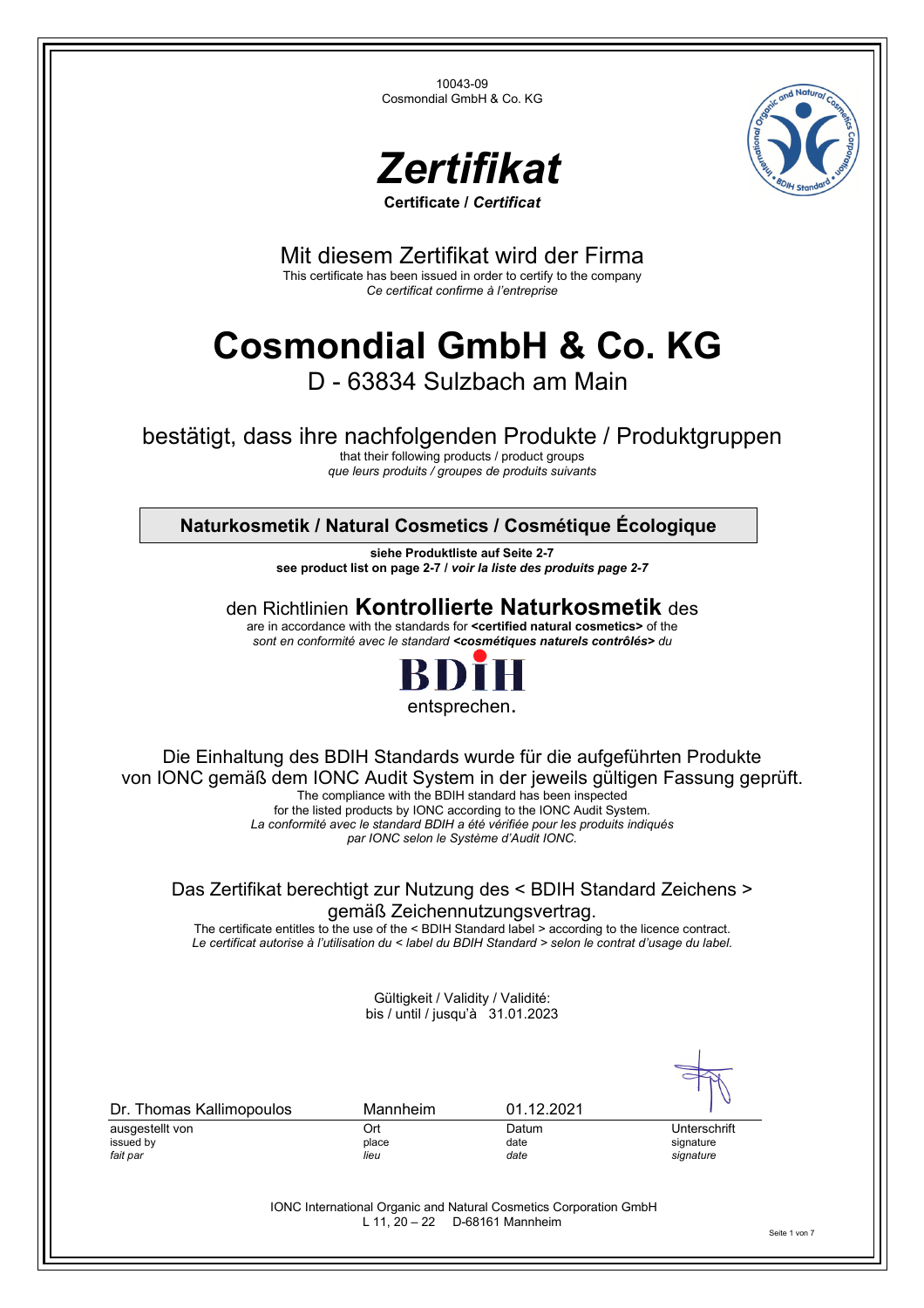# Marken- und Produktliste / list of brands and products / liste des marques et produits



## **benecos natürlich schön / natural beauty**

Bio Lip balm

Natural Baked Colours amazing

Natural Baked Colours chocolate

Natural Baked Colours melange

Natural Baked Colours mokka

Natural Baked Duo-Eyeshadow celebrate

Natural Baked Duo-Eyeshadow party

Natural BB Cream 8 in 1 beige Natural BB Cream 8 in 1 fair

Natural BB Cream 8 in 1 porcelain

Natural CC Concealer

Natural Compact Powder beige

Natural Compact Powder fair

Natural Compact Powder porcelain

Natural Compact Powder sand

Natural Concealer Base

Natural Concealer beige

Natural Concealer light

Natural Creamy Make-Up Base

Natural Creamy Make-Up caramel Natural Creamy Make-Up honey

Natural Creamy Make-Up nude

Natural Duo-Eyeshadow clouds

Natural Duo-Eyeshadow fruits

Natural Duo-Eyeshadow jungle

Natural Duo-Eyeshadow noblesse

Natural Duo-Eyeshadow ocean

Natural Duo-Eyeshadow shady grays

Natural Eyebrow-Designer blonde

Natural Eyebrow-Designer brown

Natural Eyebrow-Designer gentle brown

| Dr. Thomas Kallimopoulos | Mannheim                         | 01.12.2021                                                         |              |
|--------------------------|----------------------------------|--------------------------------------------------------------------|--------------|
| ausgestellt von          | Ort                              | Datum                                                              | Unterschrift |
| issued by                | place                            | date                                                               | signature    |
| fait par                 | lieu                             | date                                                               | signature    |
|                          |                                  | Gültigkeit / Validity / Validité: bis / until / jusqu'à 31.01.2023 |              |
|                          | L 11, $20 - 22$ D-68161 Mannheim | IONC International Organic and Natural Cosmetics Corporation GmbH  |              |

Seite 2 von 7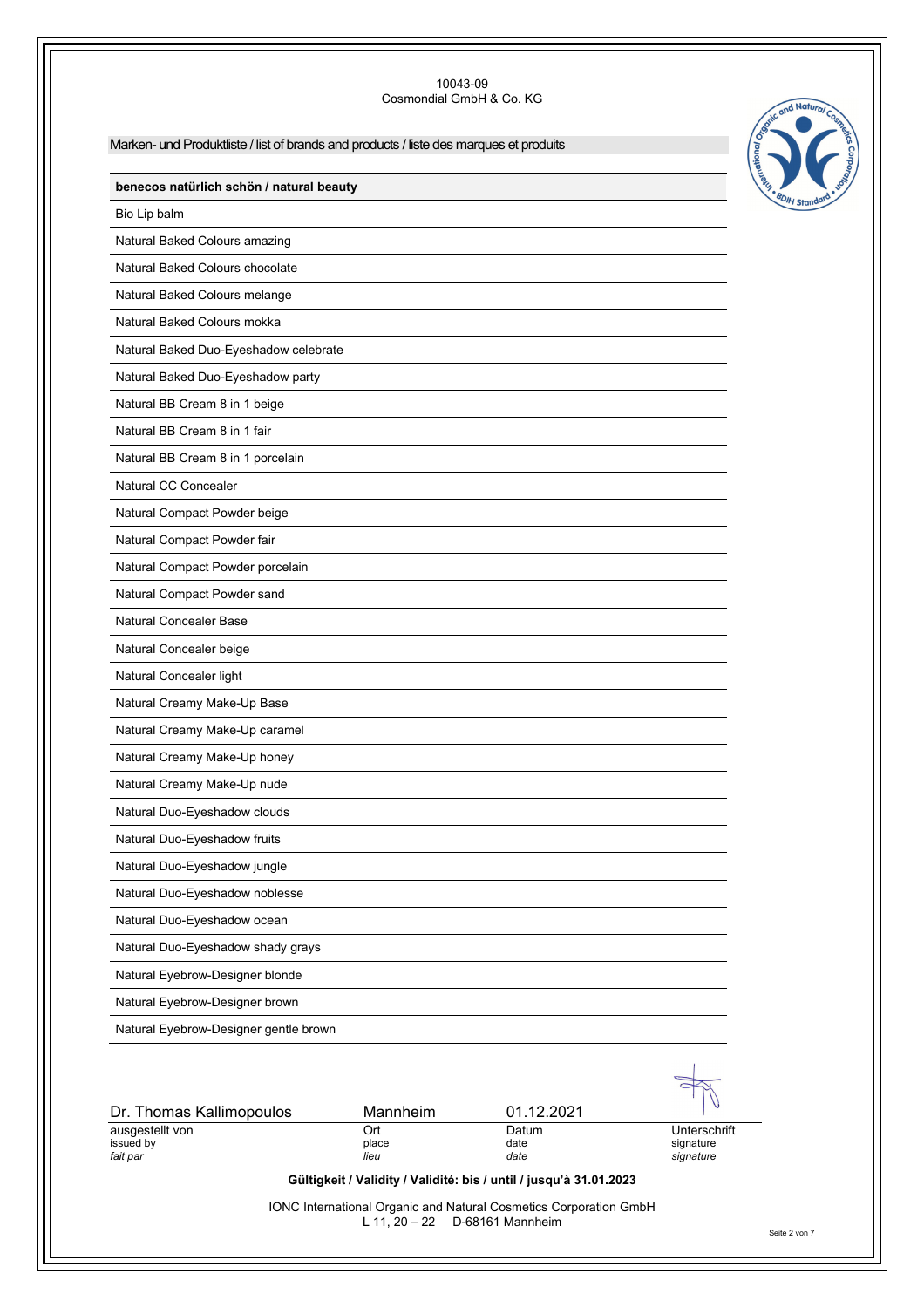Marken- und Produktliste / list of brands and products / liste des marques et produits



# **benecos natürlich schön / natural beauty**

Natural Eyeshadow Base prime fine

Natural Eyeshadow Matt frozen yogurt

Natural Eyeshadow Matt green lagoon

Natural Eyeshadow Matt hey girl!

Natural Eyeshadow Matt mauve me

Natural Eyeshadow Matt soft vanilla

Natural Fresh Bronzing Duo california nights

Natural Fresh Bronzing Duo ibiza nights

Natural Highlighting Powder stardust

Natural Kajal black

Natural Kajal bright blue

Natural Kajal brown

Natural Kajal green

Natural Kajal grey

Natural Kajal night blue

Natural Kajal olive

Natural Kajal violet

Natural Kajal white

Natural Light Fluid Foundation dune

Natural Light Fluid Foundation mocca

Natural Light Fluid Foundation sahara

Natural Lipgloss Base

Natural Lipgloss berry

Natural Lipgloss flamingo

Natural Lipgloss kiss me

Natural Lipgloss natural glam

Natural Lipgloss pink blossom

Natural Lipgloss praliné

Natural Lipgloss rosé

Natural Lipgloss rose garden

| Dr. Thomas Kallimopoulos | Mannheim | 01.12.2021 |              |
|--------------------------|----------|------------|--------------|
| ausgestellt von          | Ort      | Datum      | Unterschrift |
| issued by                | place    | date       | signature    |
| fait par                 | lieu     | date       | signature    |

# **Gültigkeit / Validity / Validité:bis / until / jusqu'à: 31.01.2023**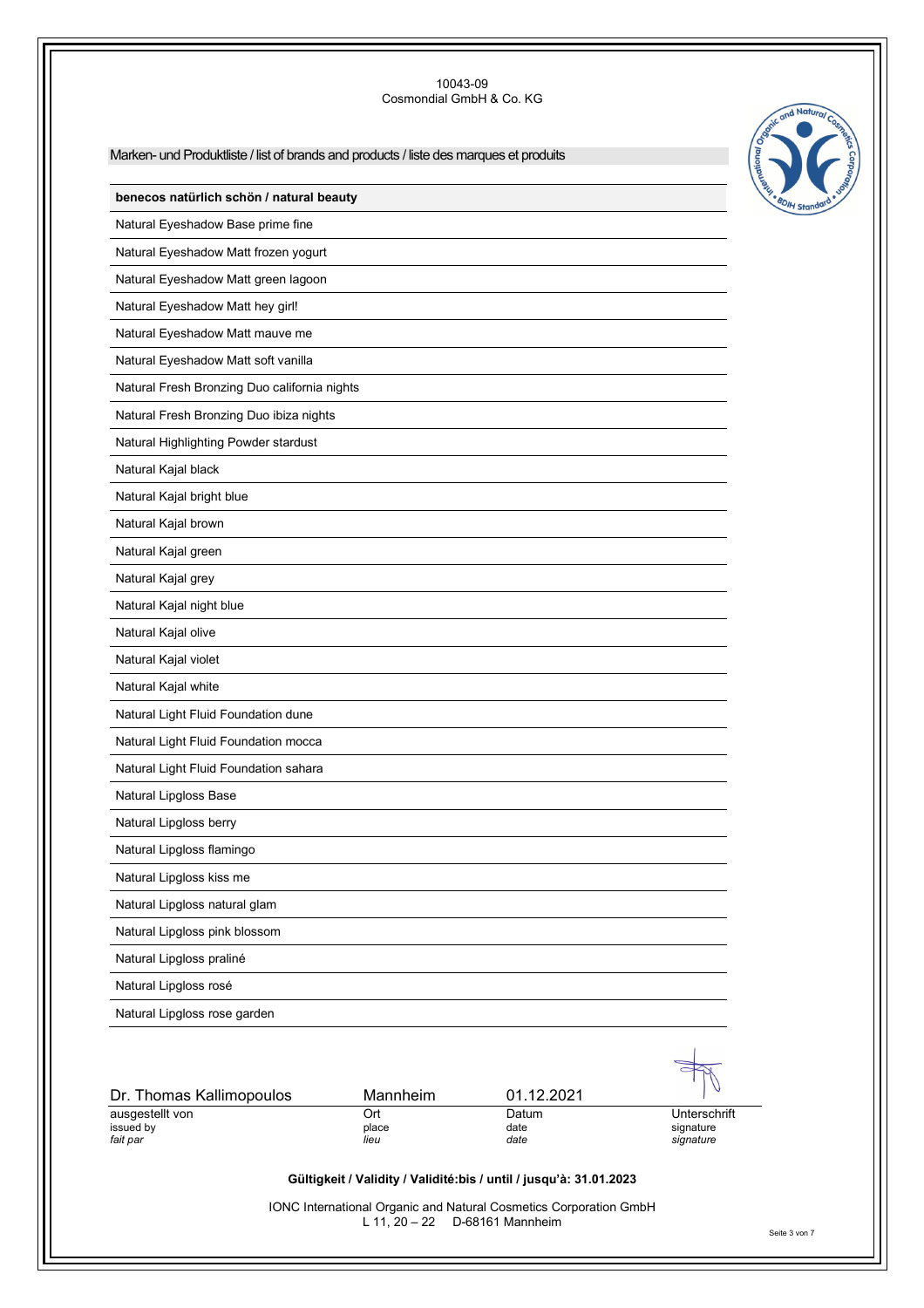# Marken- und Produktliste / list of brands and products / liste des marques et produits



# **benecos natürlich schön / natural beauty**

Natural Lipliner brown

Natural Lipliner pink Natural Lipliner red!

Natural Lipstick Base

Natural Lipstick catwalk

Natural Lipstick cream

Natural Lipstick dark red

Natural Lipstick first love

Natural Lipstick hot pink Natural Lipstick just red

Natural Lipstick marry me

Natural Lipstick muse

Natural Lipstick peach

Natural Lipstick pink honey

Natural Lipstick pink rose

Natural Lipstick poppy red

Natural Lipstick soft coral

Natural Lipstick toffee

Natural Lipstick very berry

Natural Lipstick watermelon

Natural Lipstick wow!

Natural Liquid Eyeliner Black

Natural Mascara Adorable Lashes deep ocean Vegan

Natural Mascara Glamour Look ultimate black Vegan

Natural Mascara Maximum Volume deep black

Natural Mascara Maximum Volume smooth brown

Natural Mascara Super Long Lashes carbon black

Natural Mascara Vegan Volume magic black

Natural Mascara Vegan Wonder steel grey

Natural MAT Lipstick catwalk

| Dr. Thomas Kallimopoulos | <b>Mannheim</b> | 01.12.2021 |              |
|--------------------------|-----------------|------------|--------------|
| ausgestellt von          | Ort             | Datum      | Unterschrift |
| issued by                | place           | date       | signature    |
| fait par                 | lieu            | date       | signature    |
|                          |                 |            |              |

# **Gültigkeit / Validity / Validité:bis / until / jusqu'à: 31.01.2023**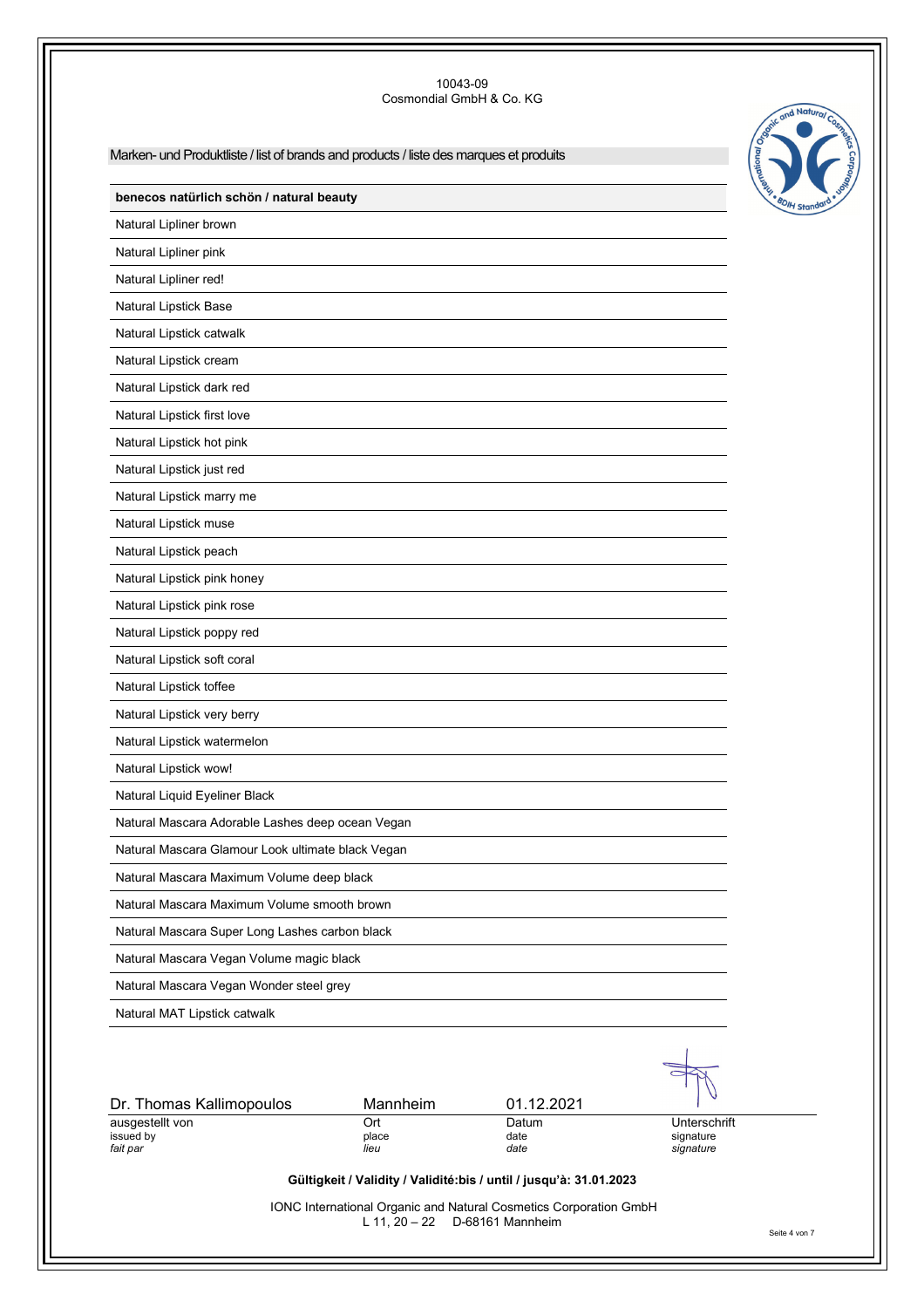# Marken- und Produktliste / list of brands and products / liste des marques et produits



# **benecos natürlich schön / natural beauty**

Natural Mineral Powder golden hazelnut

Natural Mineral Powder light sand Natural Mineral Powder medium beige

Natural Mineral Powder sand

Natural Mineral Powder translucent

Natural Mono-Eyeshadow amethyst

Natural Mono-Eyeshadow apricot glow

Natural Mono-Eyeshadow choco cookie

Natural Mono-Eyeshadow cosmic moon Natural Mono-Eyeshadow dusty street

Natural Mono-Eyeshadow fairytale

Natural Mono-Eyeshadow forget-me-not

Natural Mono-Eyeshadow happy hour

Natural Mono-Eyeshadow lucky sky

Natural Mono-Eyeshadow mermaid

Natural Mono-Eyeshadow rose quartz

Natural Mono-Eyeshadow so what?

Natural Multi Effect Mascara just black

Natural Nail Care Pen

Natural Nail Polish Remover

Natural Powder Blush mallow rose

Natural Powder Blush sassy salmon

Natural Powder Blush toasted toffee

Natural Quattro Eyeshadow beautiful eyes

Natural Quattro Eyeshadow coffee & cream

Natural Quattro Eyeshadow smokey eyes 003

Natural Quattro Eyeshadow true blue

Natural Shiny Lip Colour pretty daisy

Natural Shiny Lip Colour rusty rose

Natural Shiny Lip Colour silky tulip

Natural Translucent Powder mission invisible

| Dr. Thomas Kallimopoulos | Mannheim                         | 01.12.2021                                                               |              |
|--------------------------|----------------------------------|--------------------------------------------------------------------------|--------------|
| ausgestellt von          | Ort                              | Datum                                                                    | Unterschrift |
| issued by                | place                            | date                                                                     | signature    |
| fait par                 | lieu                             | date                                                                     | signature    |
|                          |                                  | Gültigkeit / Validity / Validité: bis / until / jusqu'à: 31.01.2023      |              |
|                          | L 11, $20 - 22$ D-68161 Mannheim | <b>IONC International Organic and Natural Cosmetics Corporation GmbH</b> |              |

Seite 5 von 7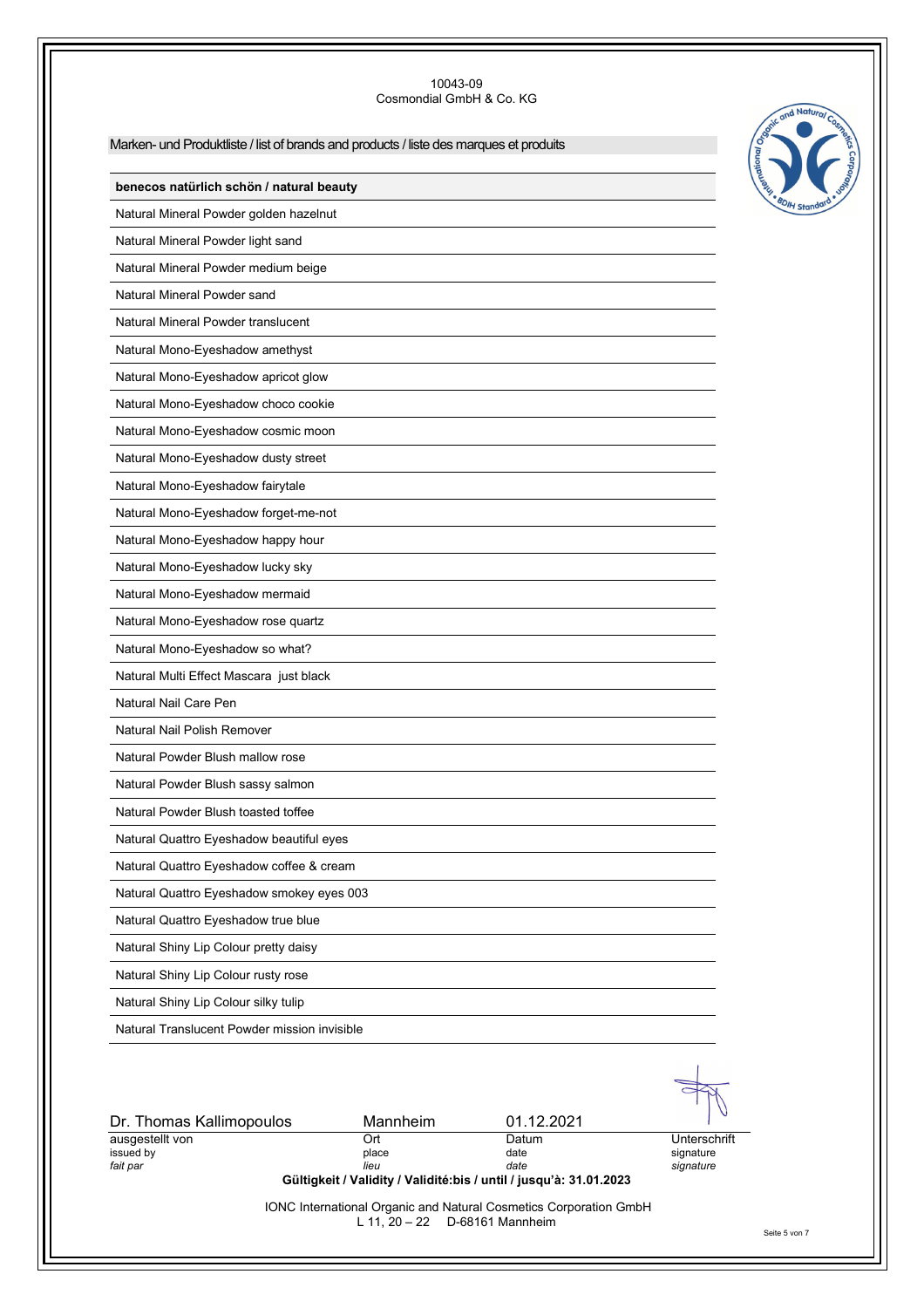## Marken- und Produktliste / list of brands and products / liste des marques et produits



**benecos natural care**

Natural Trio Blush fall in love

Happy Cleansing Wipes aloe vera

Natural Body Cream

Natural Body Lotion Aloe Vera

Natural Body Lotion Aprikose & Holunderblüte / Apricot & Elderflower

Natural Body Lotion Granatapfel & Rose / Pomegranate & Rose

Natural Body Lotion Sanddorn & Orange / Sea Buckthorn & Orange

Natural Body Lotion Zitronenmelisse / Lemon Balm

Natural Cleansing Gel Aloe Vera

Natural Cleansing Milk Aloe Vera

Natural Conditioner Zitronenmelisse / Lemon Balm

Natural Day Cream

Natural Day Cream Q10

Natural Deo Roll-On Aloe Vera

Natural Deo Roll-On Aprikose & Holunderblüte / Apricot & Elderflower

Natural Deo Spray Aloe Vera

Natural Face Fluid Aloe Vera

Natural Hand & Nail Cream Sanddorn & Orange / Sea Buckthorn & Orange

Natural Hand Cream

Natural Hand Cream Aprikose & Holunderblüte / Apricot & Elderflower

Natural Hand Cream Klassik - Sensitiv / Classic - sensitive

Natural Lip Balm apricot

Natural Lip Balm cassis

Natural Lip Balm classic

Natural Lip Balm mint

Natural Lip Balm orange

Natural Lip Balm pomegranate

Natural Lip Balm raspberry

Natural Lip Balm strawberry

Natural Lip Balm vanilla

| Dr. Thomas Kallimopoulos | Mannheim | 01.12.2021                                                          |              |
|--------------------------|----------|---------------------------------------------------------------------|--------------|
| ausgestellt von          | Ort      | Datum                                                               | Unterschrift |
| issued by                | place    | date                                                                | signature    |
| fait par                 | lieu     | date                                                                | signature    |
|                          |          | Gültigkeit / Validity / Validité: bis / until / jusqu'à: 31.01.2023 |              |